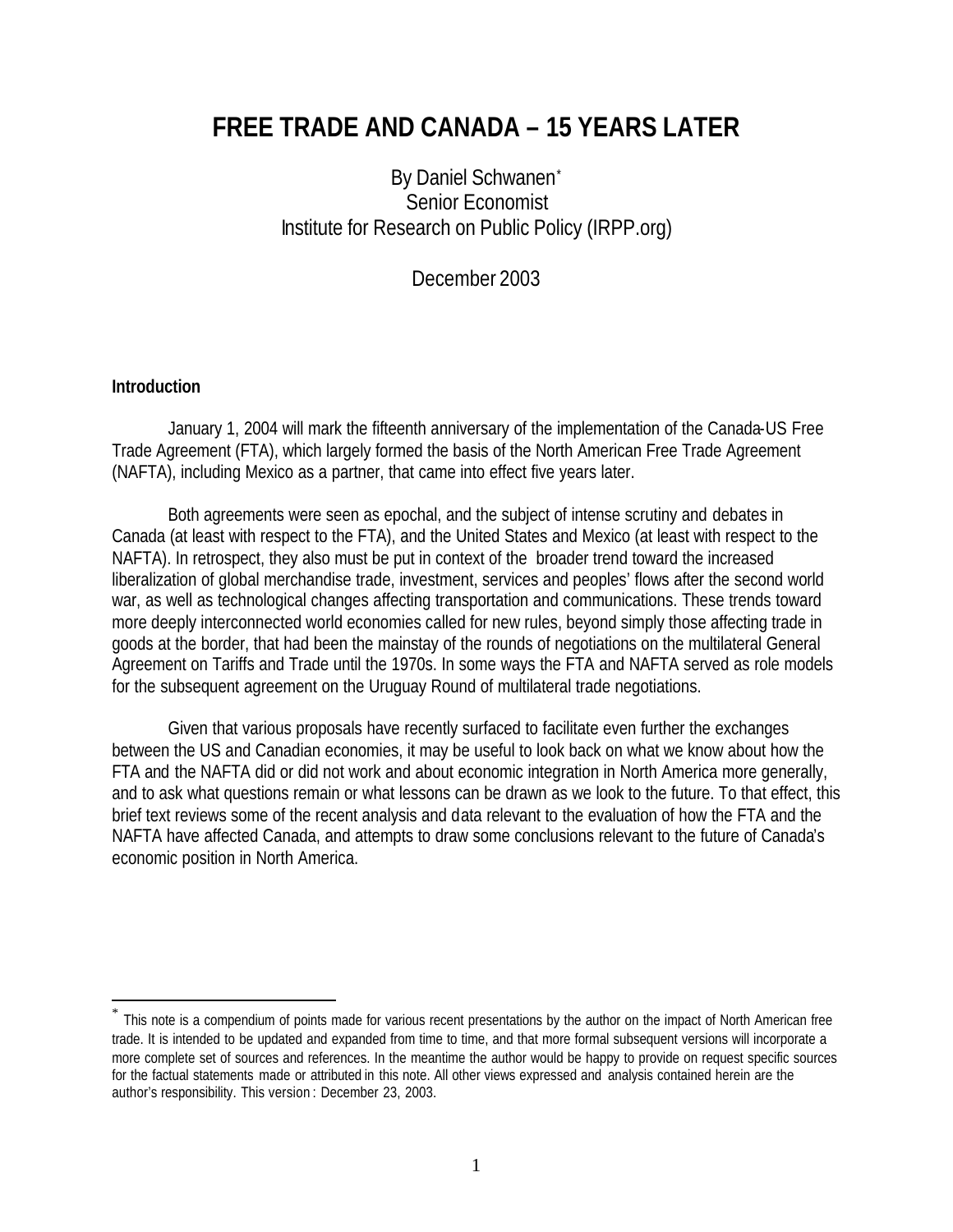### **Vertical Integration into the North American Economy**

Economic integration is typically analyzed by looking at four broad types of cross-border flows : trade in goods, trade in services, investments and people, and indeed this distinction is useful in terms of examining the breadth of North American integration across a range of activities. I summarize the evolution of these four variables between Canada and the other two NAFTA countries in Table 1 below. The table compares data for the years 1988 (the year before the FTA came into effect), 1993 (the year before NAFTA came into effect), and 2002. For investment, I show the accumulated stock of foreign direct investment (FDI, as distinct from portfolio investments) in Canada by NAFTA nationals, and by Canadians in other NAFTA countries. A sub-category of services transactions called "commercial" services, that exclude travel, transportation (which often reflects trends in goods trade) and government-provided services, is also shown. Commercial services include, for example, cross-border flows of royalties and licence fees, financial services, management services, and architectural, engineering and other professional services.

These data are, in a first block of rows in the table, expressed as a share of Canada's GDP, except the data on temporary worker movement (only shown for 1993 and 2002), expressed as a share of Canada's total employment. The picture that emerges from these lines is unambiguous : all the key trade and investment cross-border flows with NAFTA countries, as well as the temporary presence of Canadians working in other NAFTA countries, have assumed a much bigger importance relative to Canada's economy since 1988.

These flows overwhelmingly represent transactions with the United States. Canada's merchandise imports from Mexico, Canadian direct investment to Mexico, and two-way flow of temporary workers between Canada and Mexico have grown markedly faster than the corresponding transactions between Canada and the United States since 1988, but they did so from a very small base, and hence they have slightly reduced but not challenged the dominance of U.S. flows for Canada as far as intra-NAFTA relations are concerned.

These intra-NAFTA data can also be expressed relative to similar transactions between Canada and all countries, and I have done this for trade and FDI flows in a second set of rows in the table. Of note here is how much more subdued, when not in fact submerged, the just noted increased importance of intra-NAFTA transactions becomes, when compared to the increasing flows that Canada has also experienced with the rest of the world (note however, that 2001 and 2002 were years of exceedingly slow growth for the United States economy, and also ushered in noticeable increases in the costs of transacting across the US border due to the fallout from the September 11, 2001 terrorist attacks).

In other words, while our interdependence with NAFTA increased across all key indicators, Canada's relationships with the rest of the world in some cases grew even faster, notably with respect to flows of Canadian direct investment abroad. Furthermore, even though Canada's goods trade with its NAFTA partners rose much faster than that with the rest of the world, Canada has not actually increased its share of the total US import market during the period.

It could be tempting to conclude on that basis that North American free trade has had little overall impact, and that most of the booming trade is due entirely to the booming American economy for much of the period. But this would not likely be the correct conclusio n. We cannot expect North American integration to proceed in isolation from other rapidly evolving global trends and events, and the broad numbers may hide significant shifts on the ground. For example, while Canada has not gained share in total United States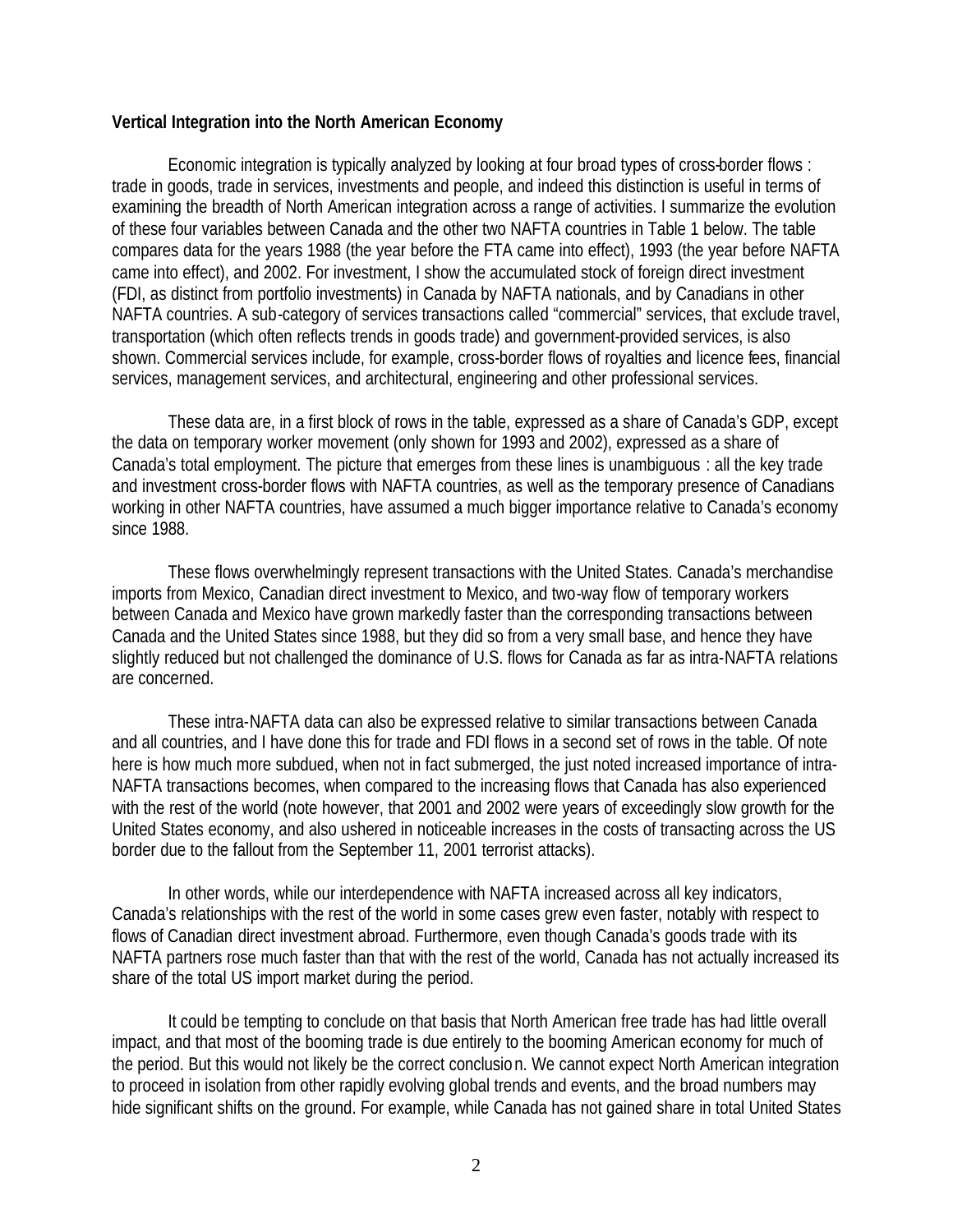imports, it has in fact done quite well, relative to many traditional competitors, since the FTA. If one excludes the emergence of Mexico on the US market since the NAFTA (and the 1994 peso devaluation), and the huge progress that a rapidly modernizing China is making in the world's major markets (including Canada, where China has displaced Japan as the number two importer), Canadian producers have done well relative to the rest of the field (see table). Indeed, early signs clearly had shown that by 1995 Canada-US trade was booming specifically in those sectors that were liberalized by the FTA, and relative to trade with other countries, suggesting a positive impact on trade flows from the trade agreement.

This is not to say that subsequent competition from Mexico or China is to be taken lightly. On the contrary, it is important both to understand who the competition is, and to adjust our strategies accordingly, a point I will return to below.

A similar observation applies with respect to FDI. China and other large and promising markets have opened themselves up to foreign investors since the FTA came into effect. It is not suprising that these new and fast growing markets exert a profound attraction on global firms, including Canadian ones, leading to a neglect (but only a relative one) of markets that in any event are already well "mined" by foreign investors, such as Canada's.

Another factor might be at play in the Canada-NAFTA investment relationship. Foreign direct investment used to be, in part, the means by which foreign firms could "jump" over a country's tariffs and access its market. With tariffs between Canada and the United States falling to zero for the vast majority of products, some of the increased cross-border trade could have substituted for products that might have otherwise had to be made locally by a subsidiary. In other words, trade reduced the need for FDI as a means of accessing markets, which would be consistent with the increasingly standard finding that investment is now in large part a complement trade, not a substitute for it.

Having said this, there appears to have been a structural shift in Canadian investments in the United States toward services industries, rather than goods production. During the first year of the FTA, in 1989, 33% of Canadian FDI in the United States was in services. Today, that ratio is close to 65%. This shift (which seems to be continuing with recent announcements of substantial Canadian acquisitions of US firms in the insurance and retail sectors), may be a sign that many Canadian services companies are pursuing, through investments, the vertical integration achieved through trade by their colleagues in manufacturing. Indeed, Statistics Canada has shown that, relative to manufacturers, Canadian service providers tend to serve their foreign clients more through majority-owned affiliates in foreign countries (Marth 2003). In part, this is because the nature of certain services makes it difficult to provide them without having a significant physical presence in the market. Having said this, the US services market remains more open to Canadian services exports than most others around the world.

Clearly, vertical integration (countries specializing in various stages of production in a wide range of products, as opposed to each country specializing in different industries) has been more intensively pursued than specialization by industry between the NAFTA partners. Indeed, a key trend there has been the increased use of imports from each others as inputs into our exports to each other. Thus, the typical Canadian export was made up of 33% imported goods and services in 1999, up from 26% in 1988 (Cross 2002). This increased ratio (evident across resources, manufactured goods and commercial services exports), underlines the greater sensitivity of North American production to potential border disruptions, as well as the increasingly self-defeating nature of protectionist measures between countries. A similar phenomenon has sprung up from more open trade between Mexico and the United States.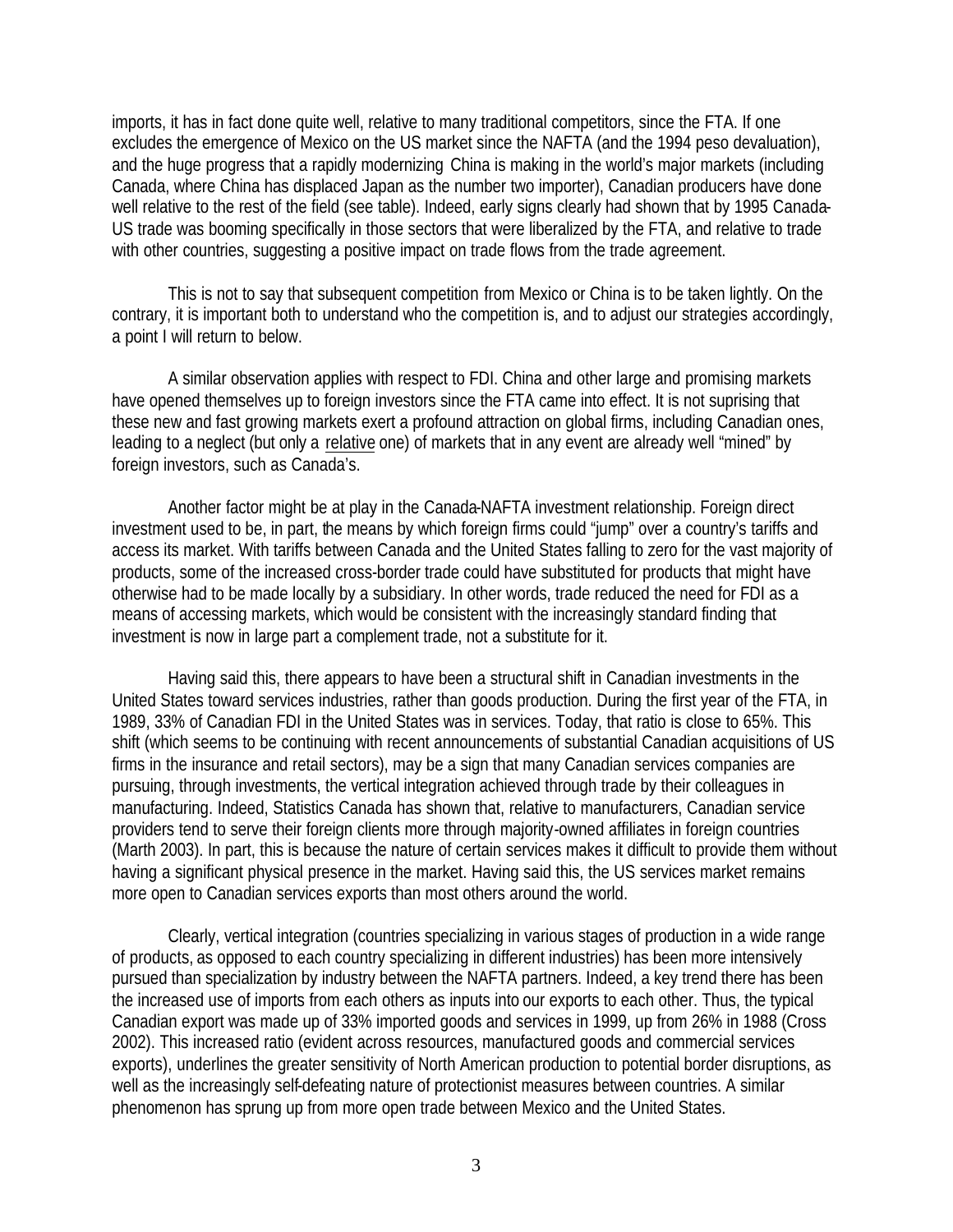The temporary movement of people for economic reasons has also experienced a significant leap during the period. Here again, one may speculate that these temporary exchanges of talent may well be the sign of more vertically integrated economies and are often supportive of Canadian exports or Canadian investments.

## **Productivity, Competitiveness and Labour Markets**

Greater integration has had a positive effect on Canada's productivity performance. The importance of productivity (producing more or better goods and services with a given amount of resources) is hard to overstate as a key underpinning of well-being, regardless of whether one thinks that standards of living are sufficiently approximated by GDP (economic output) or not.

A number of micro -economic studies show that greater trade integration with the United States has been positive for Canada's productivity performance. They suggest, simply, that free trade fulfilled its mission by rasing the productivity of Canada's manufacturing industry beyond what it would have been otherwise. A by now classic reference is Trefler (2001). In the same vein, a more recent Statistics Canada study concludes that Canadian manufacturing plants that have increased their exposure to export markets accounted for three-quarter of manufacturing productivity growth in the 1990's, even thought they accounted for less than 50 percent of manufacturing employment (Baldwin and Gu 2003).

While Canada's manufacturing employment continued on its secular downward trend relative to total employment, its decline since the FTA was nothing like the decline in manufacturing employment that characterized the US economy during the same period. The establishment survey conducted by the US Bureau of Labor Statistics shows that US manufacturing employment now stands at less than twelve percent of total US employment, compared to seventeen percent in 1988. Canada appears, relatively, like a manufacturing powerhouse, with average weekly earnings in manufacturing (including overtime) rising by five percent in Canada since the free trade agreement, relative to earnings in other sectors of the economy. Furthermore, the structure of Canada's goods exports under the FTA, measured in constant 1997 dollars, has shifted markedly away from the traditional resource base, and toward non-resource exports, now accounting for some fifty-five percent of all exports (and no longer absolutely dominated by automobiles).

To be sure, there are serious clouds on the horizon. As useful as free trade has been in helping Canada shed its image of hewer of wood and drawer of water, there are dangers in the position that Canada finds itself in. It is clear that the low Canadian dollar during much of the period has also been a very significant factor in sustaining the Canadian manufacturing success. The recent rise in the Canadian dollar is now testing the basis of this success. And in a way this will be a good thing, for as Mexico is finding out, low costs are not a sustainable basis for competitiveness in the face of emerging economies. If Canada is to sustain its penetration of the US market, it will have to be on the basis of innovative products and superior quality, a point to which I will return below.

Having said this, as is widely known, and in spite of the boost provided by free trade, Canada's overall productivity performance did not keep pace with that of the United States. OECD statistics show that labour productivity in the business sector increased by 26.5% in the United States since 1988, or 1.7% per year, compared with 20.3%, or 1.3% per year in Canada (OECD 2003). This result runs explicitly against the hope that, thanks to free trade, Canada's productivity could catch up to that of the United States.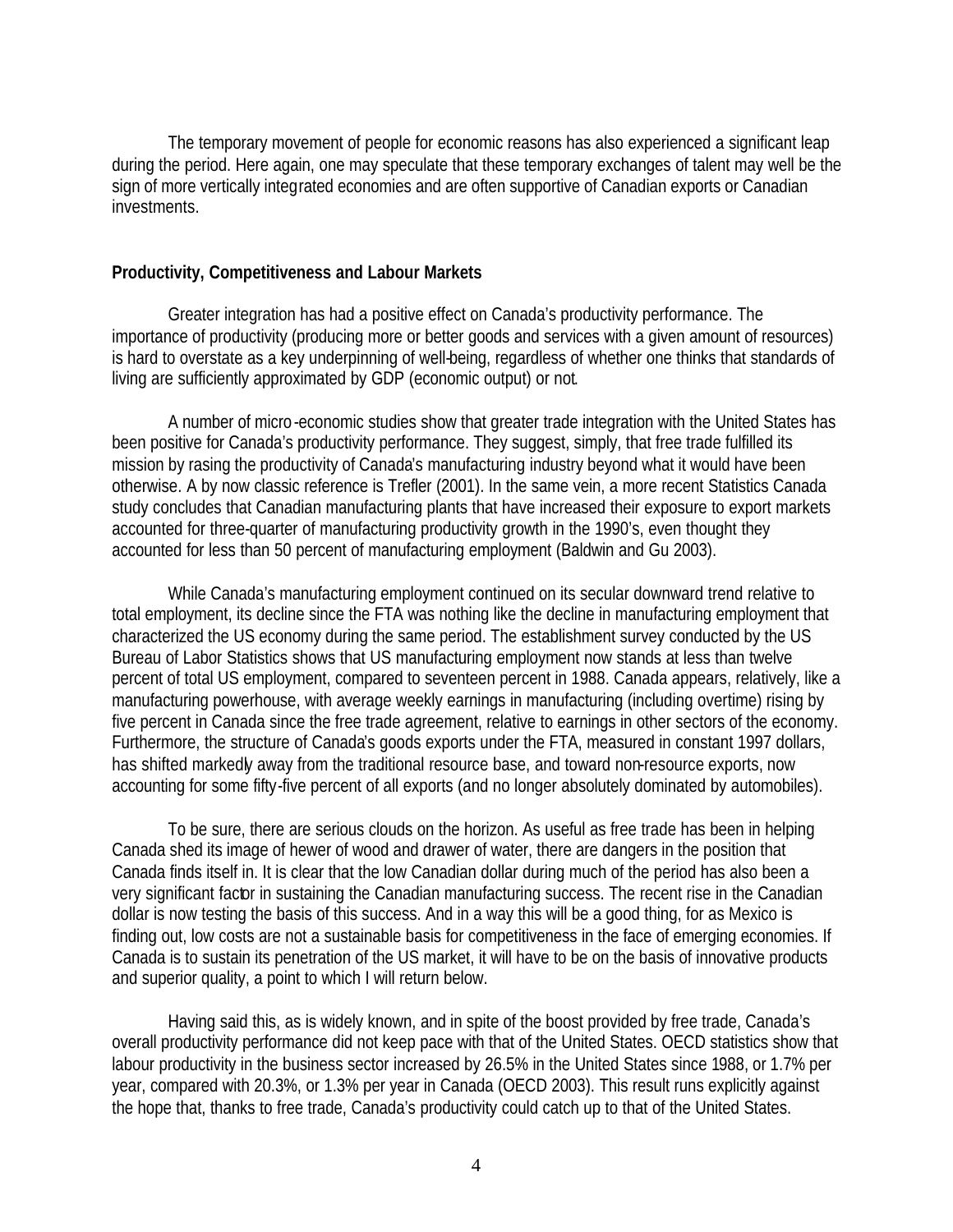What went amiss on that score, then? Recent studies point to two possible explanations: a rise in self-employment, and a lack of innovation. Rather than reaping huge economies of scale from free trade as some had predicted, Canada's productivity initially increased through the shedding of workers in noncompetitive firms (Gu, Sawchuk and Whewell 2003). To be sure, workers remaining in industries that modernized in the face of foreign competition, and the myriad consumers benefiting from lower prices and greater choice, were "winners" from free trade. But, as the table shows, this was also a period of high unemployment due not only to those initial losses to liberalized imports, but to other factors that made it hard for employment to gain traction at the time, such as the punishing level of the Canadian dollar (undermining export efforts in the short run) and the beginning of serious fiscal retrenchment in the public sector.

It now appears that this period coincided with an extraordinary mushrooming of self-employment, with the self-employed not having the level of productivity as those remaining in the incorporated business sector. This factor alone can account for most of the productivity differential between Canada and the United States (Baldwin and Chowhan, 2003).

Another, possibly complementary, explanation focuses on innovation. Dachraoui and Harchaoui (2003) found that, while there was a revival of Canadian productivity after 1992 relative to US levels, this revival was due to the progressive adoption of best-practice (existing) technology in Canada, presumably in the face of greater international competition. However, while Canada was copying best practices, the United States was able to keep its lead by pushing the innovative frontiers in new industries.

While many of the studies of the impact of free trade just mentioned have focused on manufacturing wages and employment, there is no doubt that services were also profoundly affected. This was not necessarily due to any liberalization that was contained in the FTA or NAFTA, since many trade and investment restrictions remained in the service industries under these two agreements. Rather, the need to serve customers who were themselves coming under greater competitive pressure provided the backdrop for changes in the Canadian services sectors. CN is the prime example of this, having reoriented its entire rail and service infastructure from being geared to East-West trade to being able to serve North-South trade. While CN did shed workers in the process, there is evidence that free trade favoured employment and earnings of workers in trade-related services industries – those services most linked to both export and import activities (Schwanen, 2003).

#### **Canada's Place in North America Moving Forward**

This exploration of the impacts of the FTA on the nature of North American integration and on Canada's economy, while short and inherently incomplete, raises a number of questions moving forward.

Thanks to more open trade, Canada has improved and in many cases realized its potential to become a more productive economy overall, than would otherwise have been the case. Thanks in part to the low Canadian dollar relative to its US counterpart, it has certainly been competitive in the NAFTA. But, as I have sketched out, the world is moving rapidly, and simply holding the line on competitiveness is not sufficient.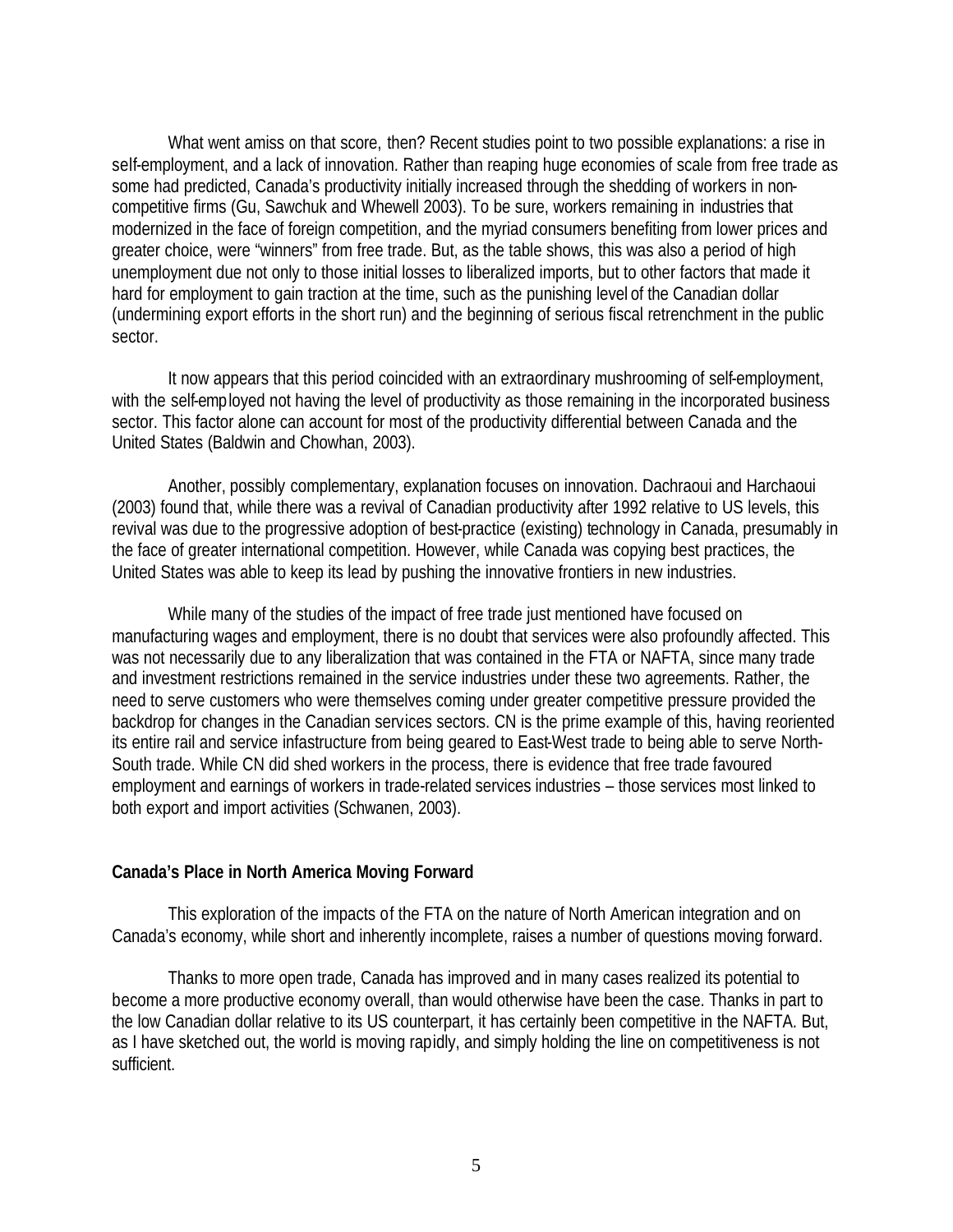Mexico provides a sobering object lesson in this respect. Quite apart from the difficulties that had been predicted and that have sadly come true with respect to Mexico's newly liberalized agricultural sector, with attendant social and migration and environmental problems, the Mexican economy faces formidable emerging competitors. Yet Mexico has not fully taken advantage of the opportunities afforded by NAFTA to transform itself into a dynamic economy that could, among other things, provide better employment for displaced agricultural workers. The main lesson there is the role that domestic policies do or do not play in ensuring that economies can properly compete under conditions of mo re open transactions with the rest of the world. In the Mexican case, an energy sector struggling for capital under state ownership, and a poor tax structure and tax collection that in turn starve the public sector of much needed funds for infrastructure and education, seem to be key culprits.

The point made above concerning the productivity travails of the Canadian economy under free trade also suggest some lack of flexibility and innovation domestically, preventing the capture of potential benefits from the larger market. It is remarkable that innovation has been such a buzzword of public policy for so long, and that governments at all levels have produced countless studies and strategies aimed at improving Canada's innovation performance, and that we still find ourselves with a major shortcoming on that score. Yet there are strong reasons to think that, the larger and richer the markets in which we operate, the greater the returns to innovation and, conversely, the lower the relative incomes of those who do not have the skill or talent to innovate (Dinopoulos and Segerstrom 1999). In that light, every policy area and major public investment, from health care to cultural policies to the subsidies being sought by the automobile indutry, should be reviewed to ensure that it does not stifle or discourage innovation. Similarly, the case is strong that some elements of Canada's tax mix are out of synch with building a more innovative and productive economy in the context of open trade, notably our relatively strong reliance on income based rather than consumption-based taxes (Note that this is not necessarily a question of the overall tax levels needed to fund public services).

The emphasis I have just put on bringing domestic policies more in synch with the more open economy does not mean that we should not address the many flaws and « unfinished business » of existing trade agreements. But it is important to take the time to do this right, because the experience of the FTA and the NAFTA also shows that partial liberalization has a cost, and indeed can corner participants into clearly sub-optimal situations. For example, the incomplete liberalization of transportation services is a major element preventing the full realization of the benefits of trade in goods (Brooks 2003). This is just one illustration of the fact that it makes less and less sense to discuss strictly goods trade liberalization, for example under a customs union, without also considering how we can improve the cross-border relationship more generally (for example, concerning dispute avoidance and settlement) or address complementary flows of services, investments and peoples.

Thus, while the NAFTA remains a major asset in Canada's economic arsenal, the lessons from our own experience and elsewhere is that the world keeps moving, and that continued adaptability, as well as taking greater account of the complementarity of policies in various areas, is the name of the game.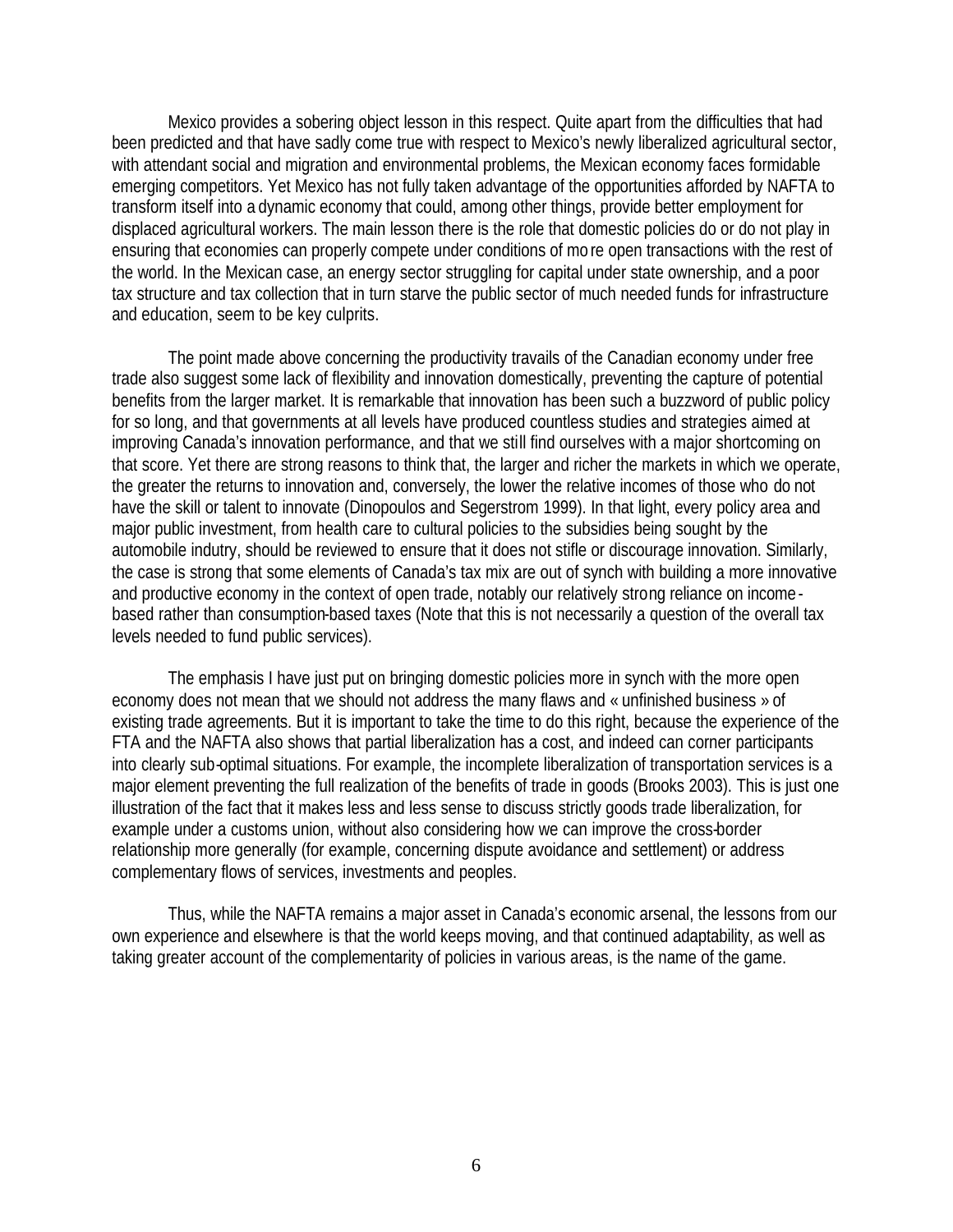|  |  |  |  | <b>Table 1: Some Basic Statistics</b> |
|--|--|--|--|---------------------------------------|
|--|--|--|--|---------------------------------------|

| Yearly average :                         | 1988      | 1993              | 2002             |
|------------------------------------------|-----------|-------------------|------------------|
| <b>CANADA</b>                            |           |                   |                  |
| As % GDP:                                |           |                   |                  |
| Goods Exports to NAFTA                   | 17.3      | 20.6              | 30.6             |
| Goods Imports from NAFTA                 | 15.3      | 18.4              | 23.5             |
| Services Exports to NAFTA                | 1.9       | 2.3               | 3.1              |
| (Excl. Travel, Transport., Govt.)        | 0.9       | 1.2               | 1.7              |
| Services Imports from NAFTA              | 2.6       | $\overline{3.6}$  | $\overline{3.7}$ |
| (Excl. Travel, Transport., Govt.)        | 1.3       | 1.7               | 2.1              |
| Direct Investment Stock to NAFTA         | 8.4       | 9.4               | 18.0             |
| Direct Investment Stock from NAFTA       | 12.4      | $12.\overline{5}$ | 19.7             |
|                                          |           |                   |                  |
| As % of Transactions With All Countries  |           |                   |                  |
| <b>Goods Exports to NAFTA</b>            | 73.7      | 78.8              | 84.3             |
| <b>Goods Imports from NAFTA</b>          | 70.7      | 75.6              | 75.1             |
| Services Exports to NAFTA                | 60.8      | 58.1              | 61.0             |
| (Excl. Travel, Transport., Govt.)        | 69.3      | 64.0              | 64.8             |
| Services Imports from NAFTA              | 62.7      | 63.2              | 62.6             |
| (Excl. Travel, Transport., Govt.)        | 75.2      | 71.8              | 73.1             |
| Direct Investment Stock to NAFTA         | 64.2      | 55.7              | 47.5             |
| Direct Investment Stock from NAFTA       | 66.6      | 64.1              | 64.2             |
|                                          |           |                   |                  |
| As % Employment :                        |           |                   |                  |
| Temp. migrants to NAFTA                  |           | 0.4               | 1.1              |
| Temp. migrants from NAFTA                |           | 0.2               | 0.2              |
|                                          |           |                   |                  |
| Memo: % US Imports from Canada           | 18.5      | 19.2              | 18.0             |
| (Excl. Imports from China, Mex.)         | 19.9      | 21.8              | 23.2             |
|                                          |           |                   |                  |
| Labour statistics :                      |           |                   |                  |
| <b>Unemployment Rate</b>                 | 7.8       | 11.4              | 7.5              |
| Employed: Manufacturing as % total       | 16.6      | 13.9              | 15.1             |
| Mfg. Weekly Earnings (all $Ind. = 100$ ) | 116.0     | 118.1             | 121.9            |
|                                          |           |                   |                  |
| Average for period :                     | 1984-1988 | 1989-1993         | 1994-2002        |
| Memo:                                    |           |                   |                  |
| Unemployment Rate                        | 9.6       | 9.7               | 8.4              |
| Bus. Fixed Capital Spending as % GDP     | 12.0      | 11.2              | 12.0             |
| Labour income as % Nat'l Income          | 53.0      | 54.5              | 51.7             |
| Corp. Profits as % Nat'l Income          | 10.1      | 6.1               | 10.6             |
| % Return on Canadian FDI in US           | 6.18      | 2.93              | 3.44             |
| % Return on US FDI in Canada             | 9.57      | 5.74              | 8.70             |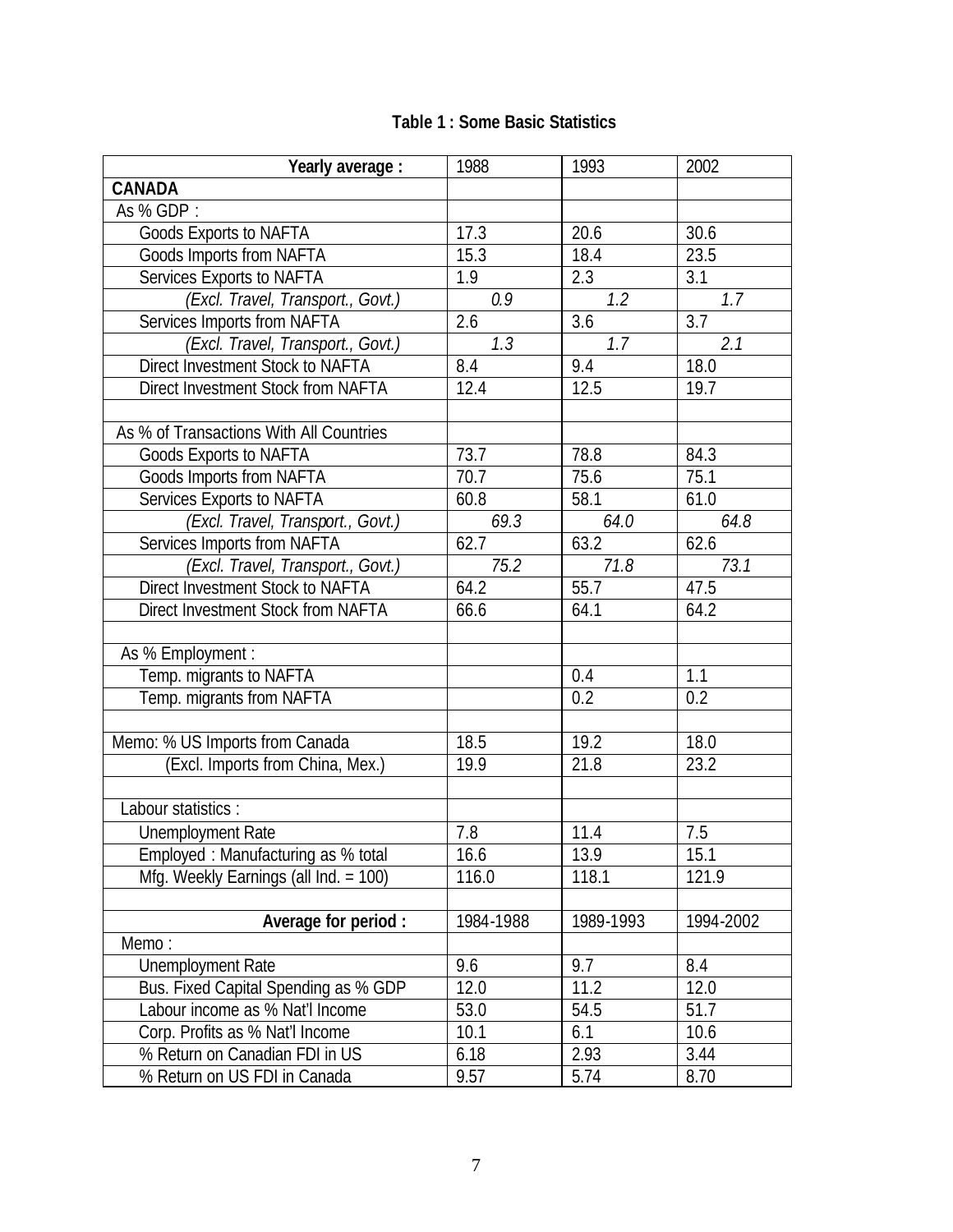**Notes and sources for data in Table**. Most data are from Statistics Canada CANSIM data base, and author's calculations. Data on temporary migrants are from Papademetriou (2003); his data on entry into the US reflect admissions, and the same individual may thus be counted several times. In calculating NAFTA trade in commercial services for 1988 and 2002, I actually used Mexican data from 1989 and 2001, the only ones publicly available currently. Both these numbers are from Canada Department of Foreign Affairs and International Trade (2003).